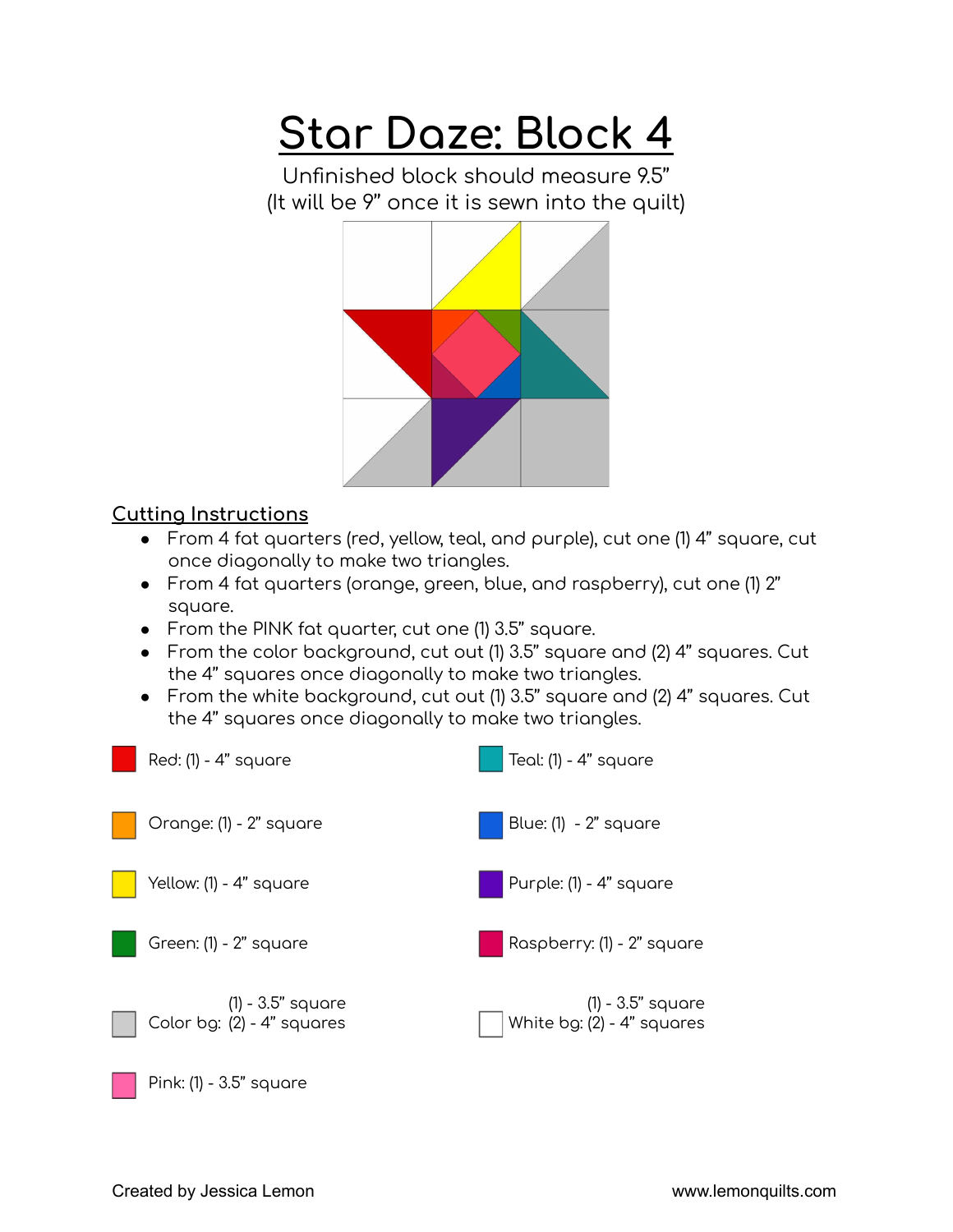## **Assembly**

● Take (**2**) color background triangles and put it with (**2**) white background triangles; sew together on the longest side to make two half square triangles. Trim so they measure 3.5'' square. \*\*You can also use leftovers from prior blocks for this.\*\*



● Pair a 4'' white triangle with one of the 4'' triangles of yellow and red. Sew together to make two (2) half square triangles. Trim to 3.5'' square.



● Pair a 4'' color background triangle with one of the 4'' triangles of both teal and purple. Sew together to make two (2) half square triangles. Trim to 3.5'' square.



● Take the pink 3.5'' square and sew the green 2'' square on one of the corners. (See diagram below- sew on the dotted line shown, and then trim on the solid line.) (fig. 1) On the opposite corner of the green, repeat this step with the raspberry 2'' square. (fig. 2) Repeat this step for the following two colors, making sure to place them in the correct corners. (fig. 3 & fig. 4)